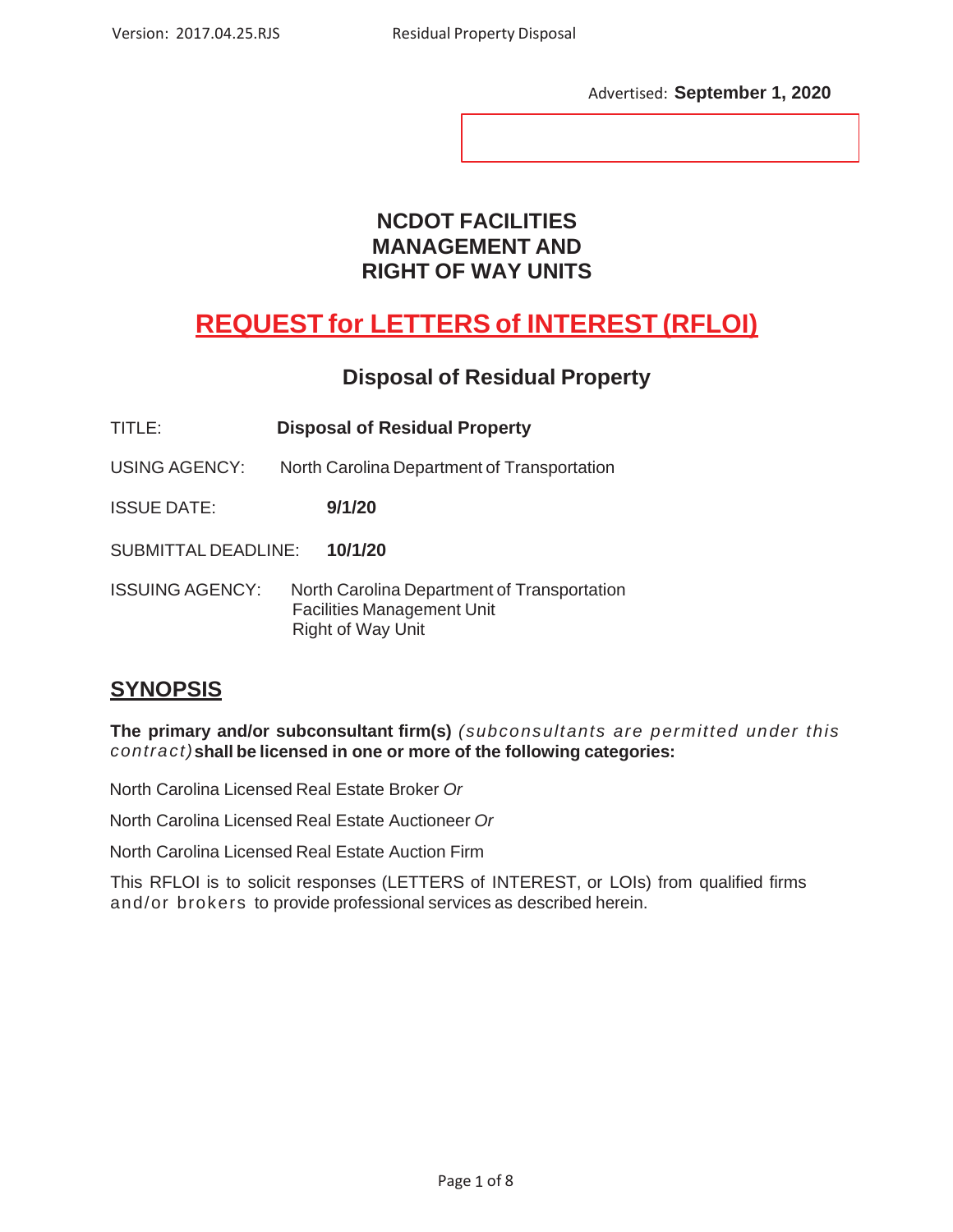**The North Carolina Department of Transportation desires to engage qualified North Carolina Licensed Real Estate Brokers or North Carolina Licensed Real Estate Firms and North Carolina Licensed Real Estate Auctioneers or North Carolina Licensed Real Estate Auction Firms to dispose of Residue Property.**

Any Entity wishing to be considered must be properly registered with the Office of the Secretary of State and with the appropriate Licensing from the North Carolina Real Estate Commission for their respective trade. Any firm proposing to use corporate subsidiaries or subcontractors must include a statement that these companies are properly registered with the same. It will be the responsibility of the selected firm to verify the registration of any corporate subsidiary or subcontractor prior to submitting a Letter of Interest. It is the responsibility of each firm to adhere to all laws of the State of North Carolina.

### **SCOPE OF WORK**

The North Carolina Department of Transportation (NCDOT) is soliciting proposals for the services of a firm/team for the following contract scope of work:

### **Scope of Work**

Each selected Broker, Auctioneer or Broker/Auctioneer Firm will be assigned, and responsible for the sale of, a group of residue properties containing Class A, Class B, and Class C properties in accordance with §136-19.6(f) – *Methods of Disposition Based on Class of Residue Property*.

The properties will be assigned in geographically clustered groups within each of the fourteen (14) Highway Divisions.

Firms responding to this Request for Letters of Interest MUST state by number which division(s) the firm is willing to participate (stating East, Central or West is not sufficient).

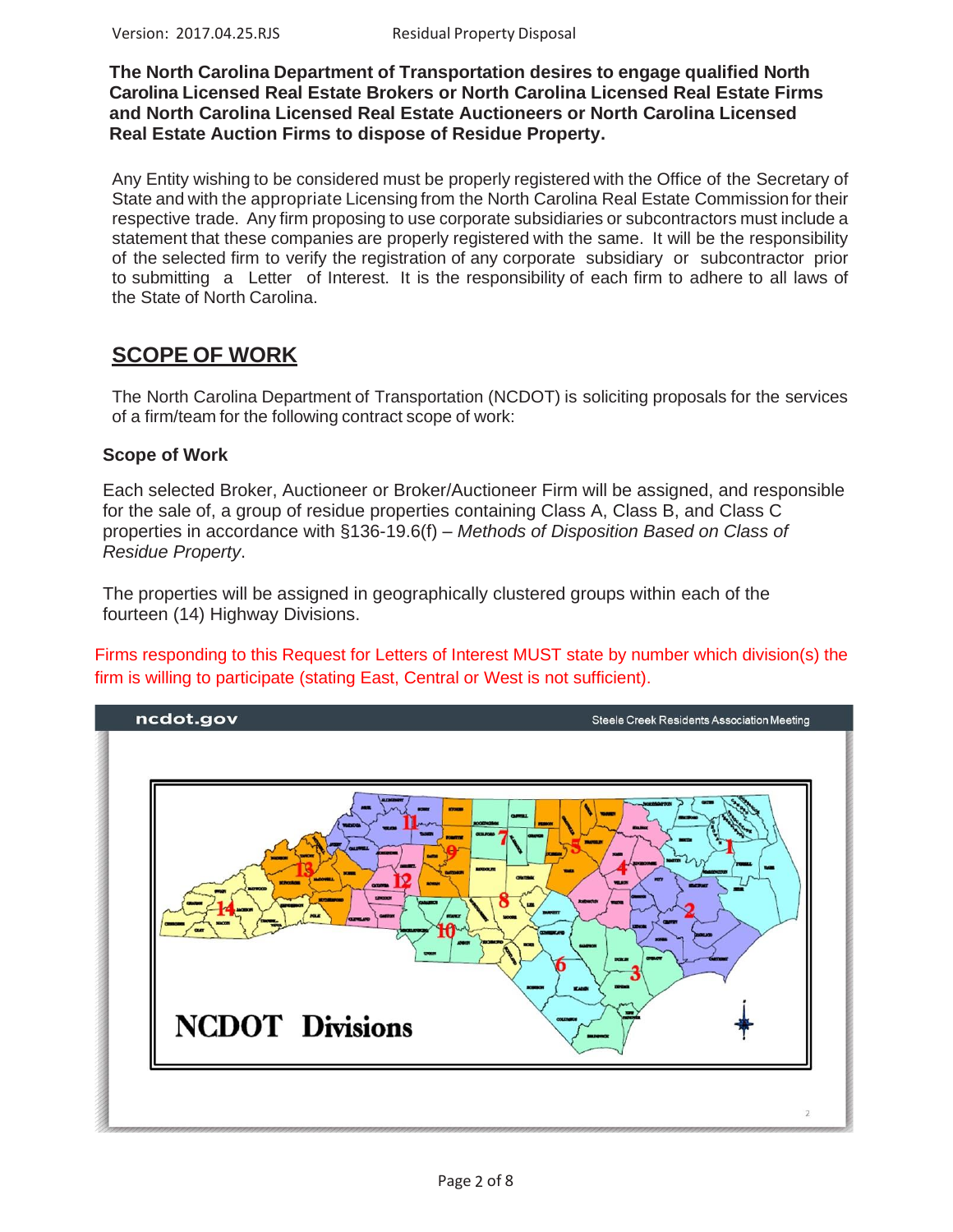Parcel Classes for residue properties are defined as:

Class A – property of sufficient size **and** access to allow commercial or residential development.

Class B – property that enhances the value of adjacent property by allowing more extensive use when joined with the adjacent property.

Class C – property that does not meet the definition of Class A or B and, due to size or lack access, is only of interest to an adjacent property owner.

The selected Broker, Real Estate Firm, Auctioneer or Auction Firm shall:

- 1) Review the properties to determine that the classification is correct, IF INCORRECT, the NCDOT residue agent is to be notified immediately
- 2) Engage an appraiser, to be paid by NCDOT, to prepare a *certified* appraisal for each A-Class property *after* receiving a certified survey from the NCDOT residue agent
- 3) Prepare a CMA/BPO for each B/C class property
- 4) Deposit any due diligence and/or earnest money into their firm's trust account and/or forwarding to the NCDOT residue agent
- 5) Be responsible for ensuring qualified buyers
- 6) Manage the sale of each property through the point where an offer to purchase contract is accepted by NCDOT.

### **CONTRACT TIME: 360 days**

### **SUBMITTAL REQUIREMENTS**

All LOIs are limited to **TEN** (**10**) pages (RS-2 forms are not included in the page count) inclusive of the cover sheet, and shall be typed on 8-1/2" x 11" sheets, single-spaced, one-sided.

 All LOIs shall include proof of the appropriate licensure (Broker, Real Estate Firm, Auctioneer, or Auction Firm). Proof of licensure will not count toward the 10-page limit.

LOIs containing more than TEN (**10**) pages, excluding proof of licensure, will not be considered.

*Electronic LOIs are preferred; however, hard copies will also be accepted.*

LOIs may be submitted electronically in .pdf format using software such as Adobe, CutePDF PDF Writer, Docudesk deskPDF, etc.

One copy of the LOI should be sent as a .pdf file, **through NCDOT's FTS System**, to: [dtamato@ncdot.gov.](mailto:dtamato@ncdot.gov.) FTS system will send you an electronic receipt when your LOI is **uploaded** to NCDOT's FTS system. Paper copies are not required. The subject line should contain the Firm's Name, and "**LOI for NCDOT Residual Property Disposal".**

If an interested firm does not have an FTS account they should send a request through regular e-mail to [dtamato@ncdot.gov](mailto:dtamato@ncdot.gov) A response will be sent via the FTS system that will provide a login username, password, and login procedures.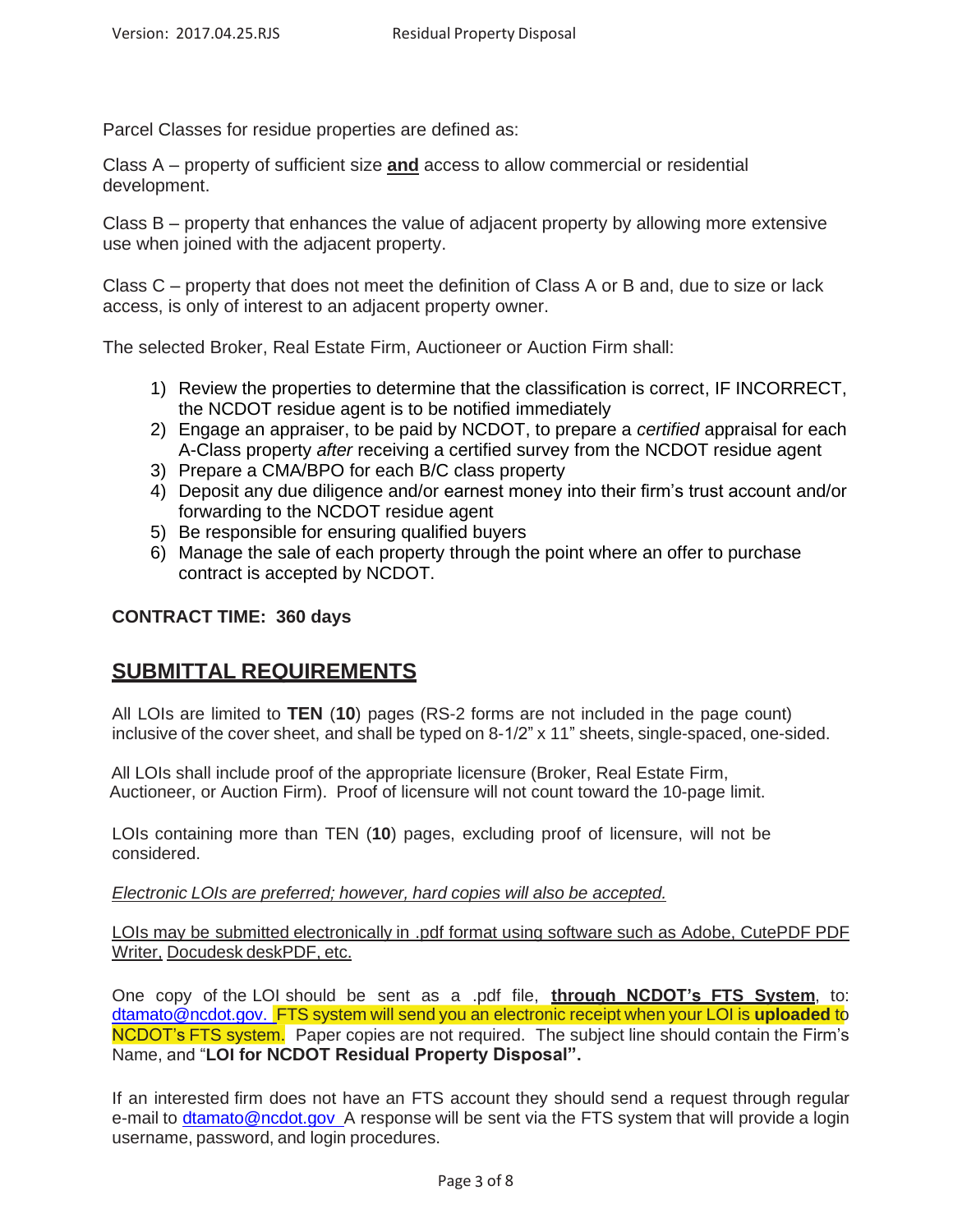| Hard copies may be submitted to: Ms. Denise Amato<br>(Delivery) | <b>Right of Way Unit</b><br>1 S. Wilmington Street, Room 203<br>Raleigh, NC 27601 |
|-----------------------------------------------------------------|-----------------------------------------------------------------------------------|
| (Mail)                                                          | Ms. Denise Amato                                                                  |

| (Mail) | Ms. Denise Amato         |
|--------|--------------------------|
|        | <b>Right of Way Unit</b> |
|        | 1525 Mail Service Center |
|        | Raleigh, NC 27699-1525   |
|        |                          |

### **LOIs SHALL be received no later than 12:00 P.M. October 1, 2020**

#### **LOIs received after this deadline will not be considered.**

**Firms submitting LOIs are encouraged to carefully check them for conformance to the requirements stated above (and any other requirements in this Advertisement). If LOIs are submitted late, exceed the maximum number of pages, or are not sent as specified in this Request for Letters of Interest, they will be disqualified.**

**The Department reserves the right to reject all LOIs and not proceed with procurement.**

**The Department reserves the right to waive any technicality in LOIs, or notify the Firm(s) of such technicality and allow the Firm(s) up to two (2) business days to rectify the technicality.**

### **SELECTION PROCESS**

Following is a general description of the selection process:

- x The NCDOT Selection Committee will review all qualifying LOI submittals.
- x The Selection Committee MAY, at the Department's discretion, shortlist a minimum of three (3) firms to be interviewed. IF APPLICABLE, dates of shortlisting and dates for interviews are shown in the section SUBMISSION SCHEDULE AND KEY DATES at the end of this RFLOI.
- x In order to be considered for selection, firms must submit a complete response to this RFLOI prior to the specified deadlines. Failure to submit all information in a timely manner will result in disqualification.

### **SMALL PROFESSIONAL SERVICE FIRM (SPSF) PARTICIPATION**

The Department encourages the use of Small Professional Services Firms (SPSF). Small businesses determined to be eligible for participation in the SPSF program are those meeting size standards defined by Small Business Administration (SBA) regulations, 13 CFR Part 121 in Sector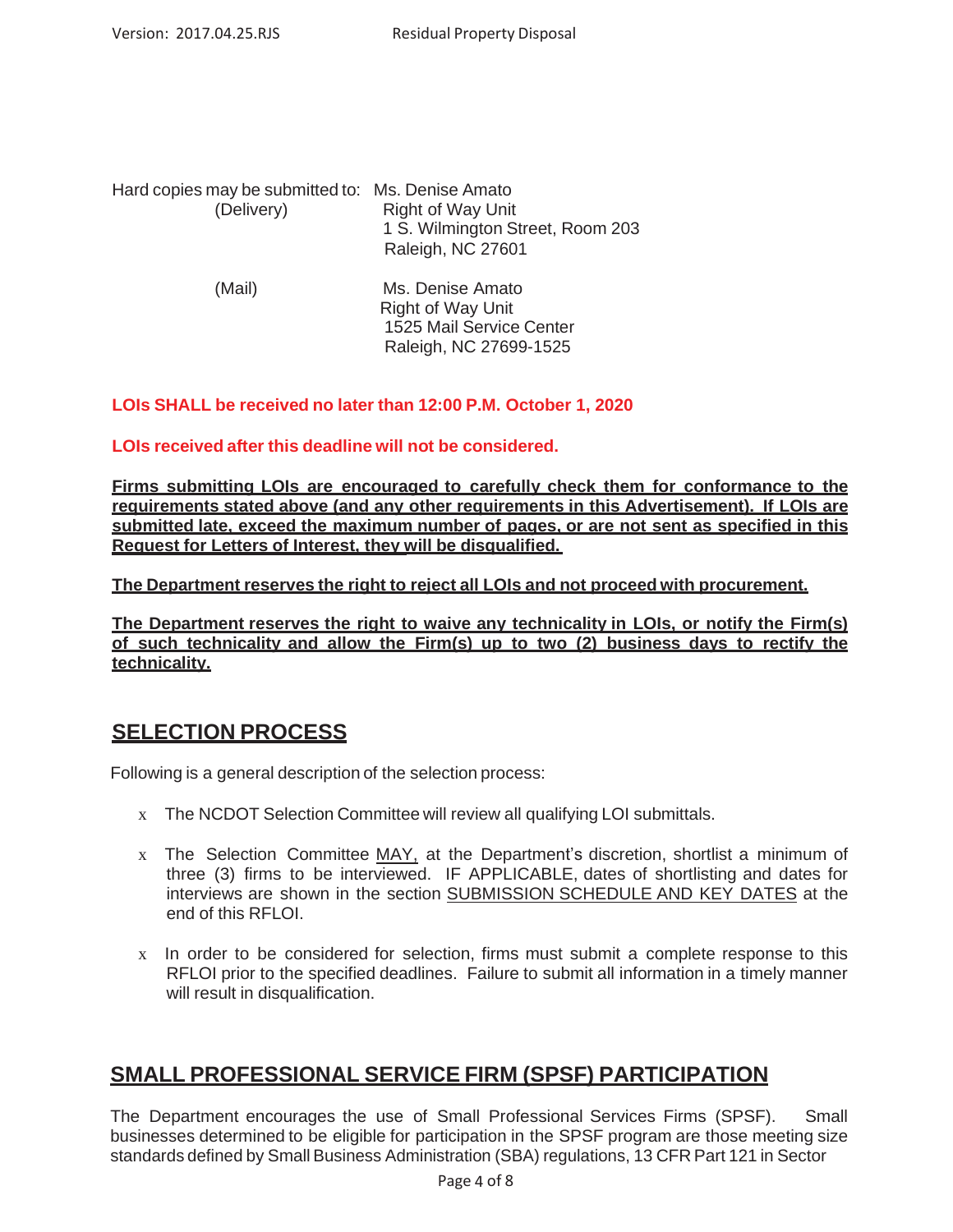#### Version: 2017.04.25.RJS Residual Property Disposal

54 under the North American Industrial Classification System (NAICS). The SPSF program is a race, ethnicity, and gender-neutral program designed to increase the availability of contracting opportunities for small businesses on federal, state or locally funded contracts. SPSF participation is not contingent upon the funding source.

The Firm, at the time the Letter of Interest is submitted, shall submit a listing of all known SPSF firms that will participate in the performance of the identified work. The participation shall be submitted on the Department's Subconsultant Form RS-2. RS-2 forms may be accessed on the Department's website at NCDOT Electronic Forms.

The SPSF must be qualified with the Department to perform the work for which they are listed. Real-

time information about firms doing business with the Department and firms that are SPSF certified through the Contractual Services Unit is available in the Directory of Transportation Firms. The Directory can be accessed on the Department's website at Directory of Firms -- Complete listing of certified and prequalified firms.

The listing of an individual firm in the Department's directory shall not be construed as an endorsement of the firm.

### **PREQUALIFICATION**

Interested Parties will be considered qualified for this work if they are duly licensed by the Governing Board or Commission for their trade.

### **SELECTION CRITERIA**

### **All prequalified firms who submit responsive letters of interest will be considered.**

In selecting a firm/team, the selection committee will take into consideration qualification information including such factors as:

- 1. **25% =** The firm's demonstrated understanding of the requirements of House Bill 501 ratified in the 2017 session of the North Carolina General Assembly.
- 2. **25% =** The firm's approach to disposing of Residue Property.
- 3. **50% =** The firm's experience and staff to perform the type of work required, including any designated sub consultants, based on the following: adequate staff to perform assigned project tasks, outstanding workload, firm's related experience and examples.

After reviewing qualifications, if firms are equal on the evaluation review, then those qualified firms with proposed SPSF participation will be given priority consideration.

### **SUBMISSION ORGANIZATION AND INFORMATION REQUIREMENTS**

The LOI should be addressed to **Ms. Denise Amato – Right of Way Unit,** and must include the name, address, telephone number, and e- mail address of the prime consultant's contact person for this RFLOI.

The LOI must also include the information outlined below:

Chapter 1 - Introduction

Page 5 of 8 The Introduction should demonstrate the firm's overall qualifications to fulfill the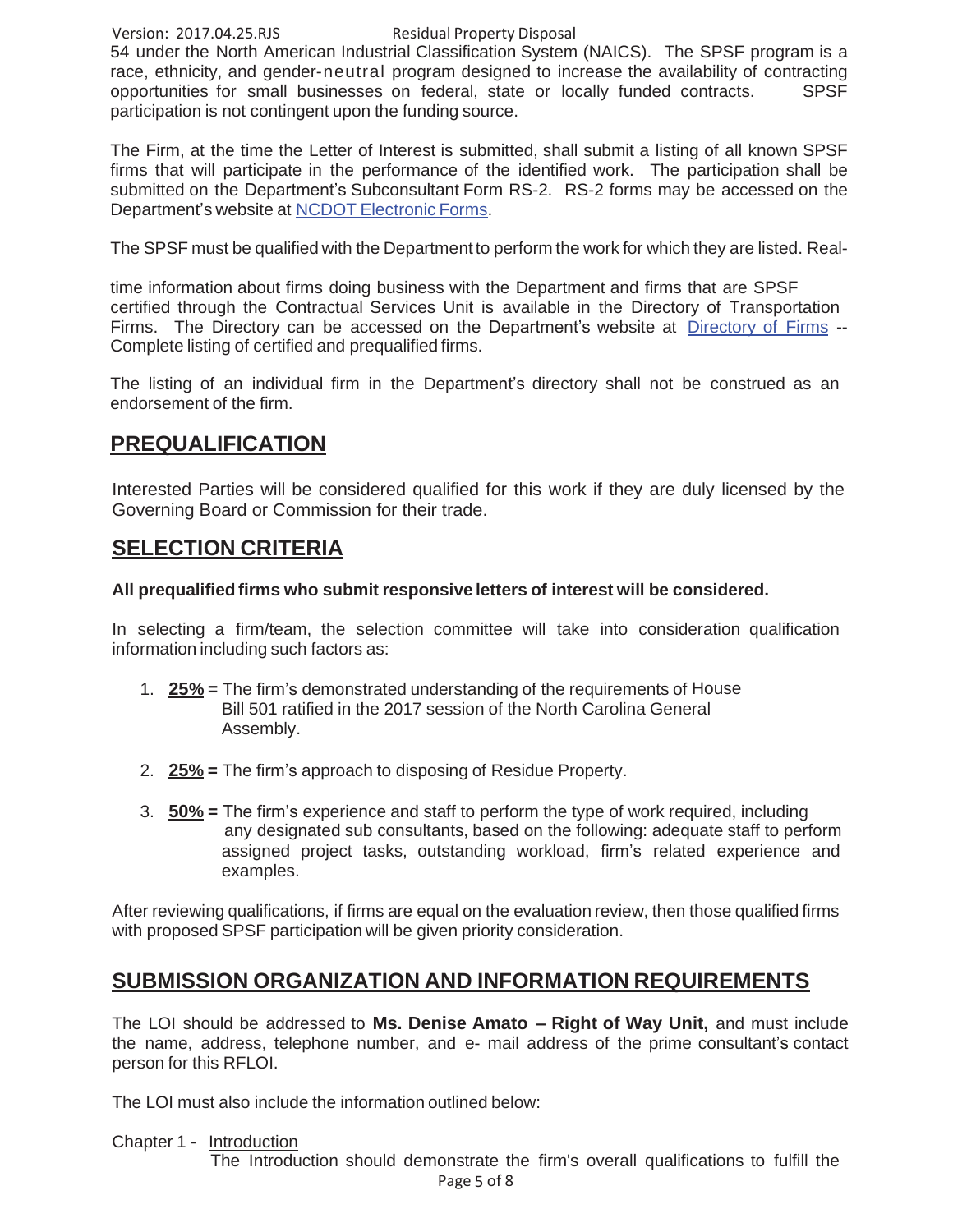#### Version: 2017.04.25.RJS<br>Residual Property Disposal

requirements of the scope of work and should contain the following elements of information:

- $f$  Expression of firm's interest in the work;
- $f$  Statement of whether firm is on register;
- $f$  Date of most recent issuance or renewal of required Professional License
- $f$  Statement regarding firm's(') possible conflict of interest for the work; and
	- f Summation of information contained in the letter of interest.

#### Chapter 2 - Team Qualifications

This chapter should elaborate on the general information presented in the introduction, to establish the credentials and experience of the firm to undertake this type of effort. The following must be included:

- 1. Identify recent, similar projects the firm, acting as the prime contractor, has conducted which demonstrates its ability to conduct and manage the project. Provide a synopsis of each project and include the date completed, and contact person.
- 2. If subconsultants are involved, provide corresponding information describing their qualifications as requested in bullet number 1 above.

#### Chapter 3 - Team Experience

This chapter must provide the names, classifications, and location of the firm's North Carolina employees and resources to be assigned to the advertised work; and the professional credentials and experience of the persons assigned to the project, along with any unique qualifications of key personnel. Although standard personnel resumes may be included, identify pertinent team experience to be applied to this project. Specifically, the Department is interested in the experience, expertise, and total quality of the consultant's proposed team. If principals of the firm will not be actively involved in the study/contract/project, do not list them. The submittal shall clearly indicate the Firm's Project Manager, other key Team Members and his/her qualifications for the proposed work. Also, include the team's organization chart for the Project / Plan. Any other pertinent information should also be listed in this section.

**Note:** If a project team or subconsultant encounters personnel changes, or any other changes of significance dealing with the company, NCDOT should be notified immediately.

#### Chapter 4 - Technical Approach

The firm shall provide information on its understanding of, and approach to accomplish, this project, including their envisioned scope for the work and any innovative ideas/approaches, and a schedule to achieve the dates outlined in this RFLOI (if any project-specific dates are outlined below). The firm shall provide a proposed compensation method for each class of property and identify which geographic area(s) the firm is interested in working.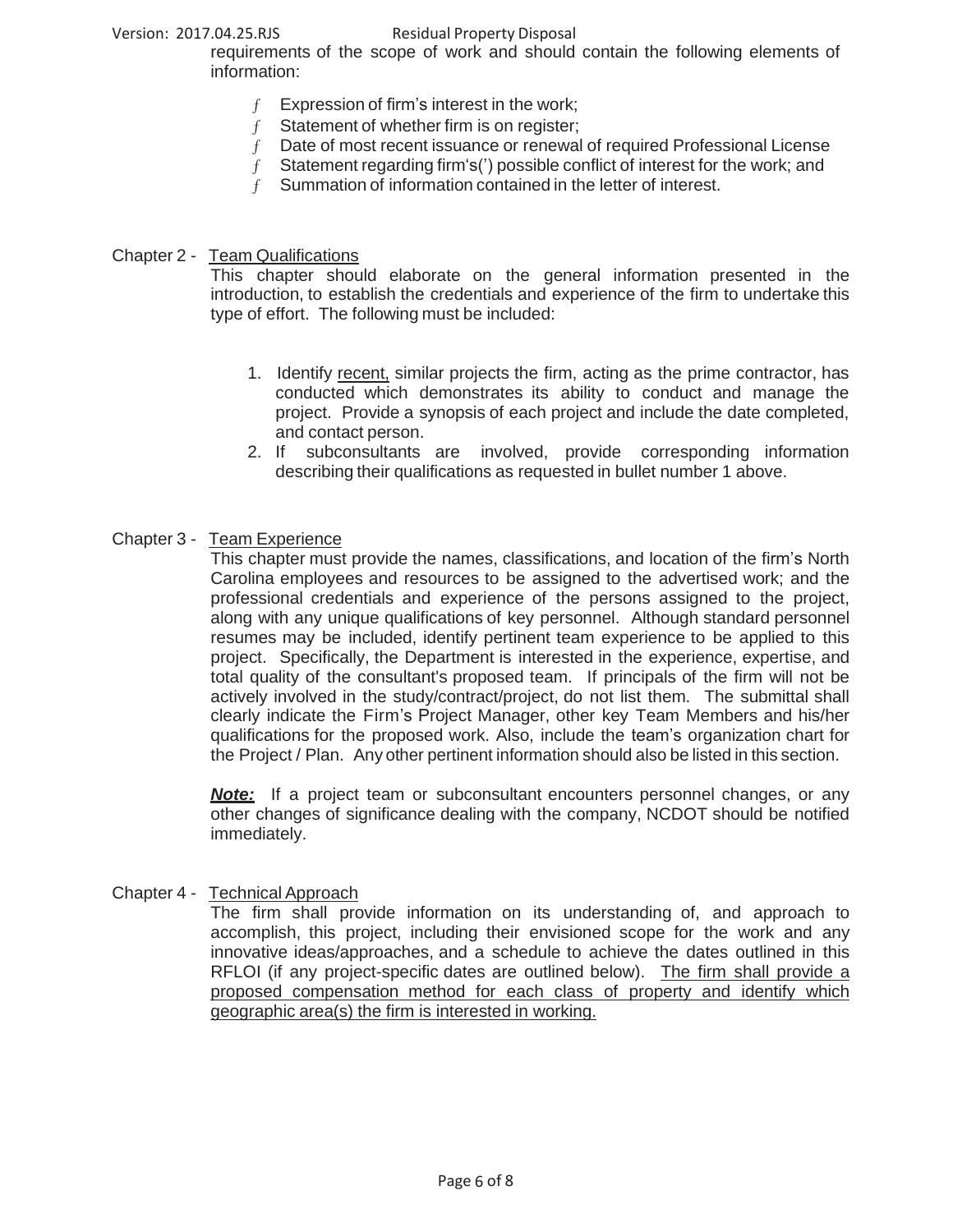### APPENDICES-

.

CONSULTANT CERTIFICATION Form RS-2

Completed Form RS-2 forms SHALL be submitted with the firm's letter of interest. This section is limited to the number of pages required to provide the requested information.

Submit Form RS-2 forms for the following:

#### x **Prime Consultant firm**

- ¾ Prime Consultant Form RS-2 Rev 1/14/08; and
- x **ANY/ALL Subconsultant firms** (*If Subconsultants are allowed*  **under this RFLO**) to be, or anticipated to be, utilized by your firm.
	- ¾ Subconsultant Form RS-2 Rev 1/15/08.
	- $\frac{3}{4}$  In the event the firm has no subconsultant, it is required that this be indicated on the Subconsultant Form RS-2 by entering the word "None" or the number "ZERO" and signing the form.

Complete and sign each Form RS-2 (instructions are listed on the form).

The required forms are available on the Department's website at: https://connect.ncdot.gov/business/consultants/Pages/Guidelines-Forms.aspx

Prime Consultant Form RS-2

Subconsultant Form RS-2

All submissions, correspondence, and questions concerning this RFLOI should be directed to **Ms. Denise Amato** at [dtamato@ncdot.gov.](mailto:dtamato@ncdot.gov) The LOI itself may be submitted electronically to [dtamato@ncodt.gov](mailto:dtamato@ncodt.gov) via NCDOT's FTS System. The LOI may also be submitted by hard copy to the addresses listed under **SUBMITTAL REQUIREMENTS.**